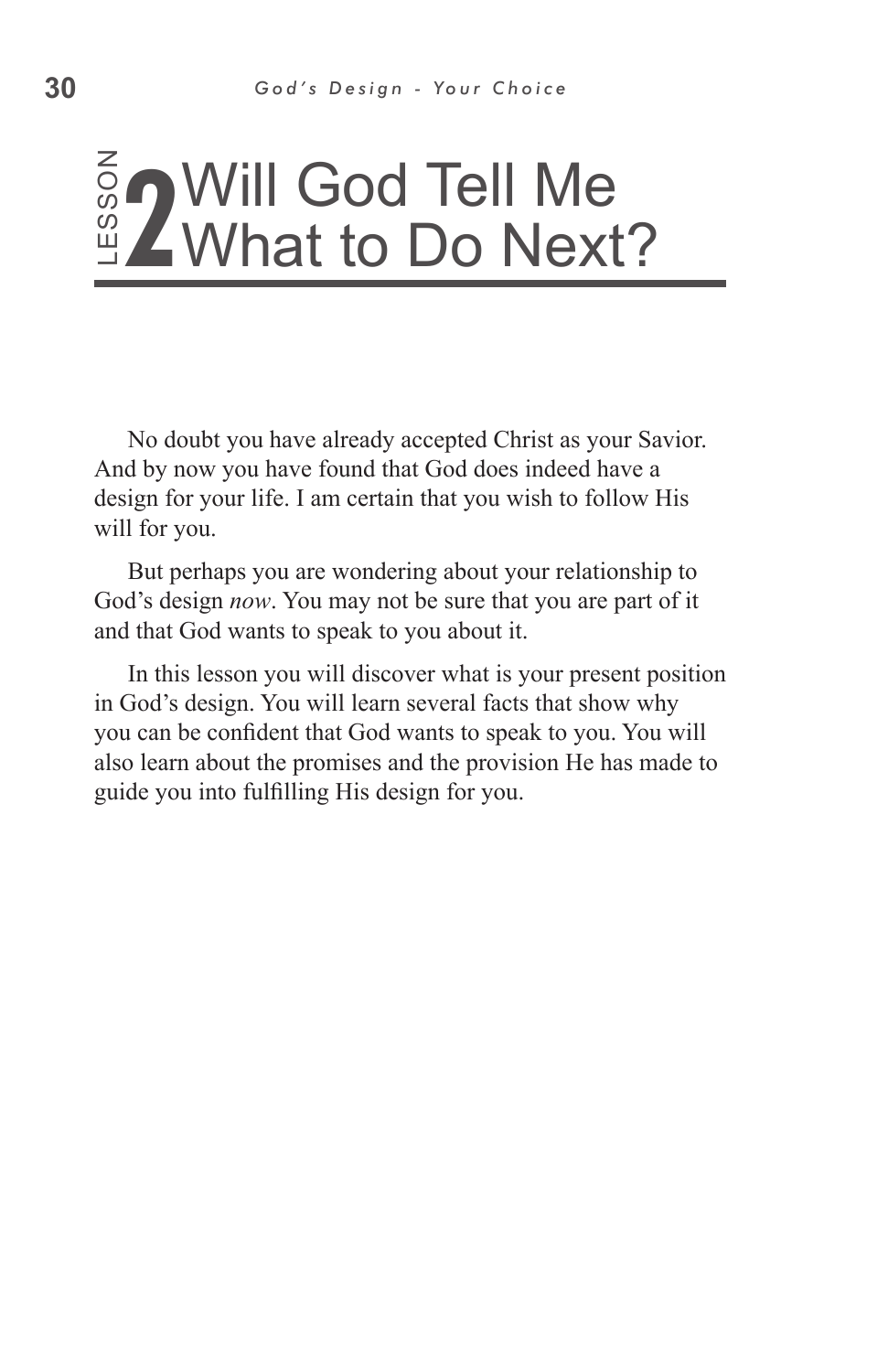# *The Plan*

- A. You Have Already Entered God's Design
- B. God Wants You to Follow His Design
- C. God Wants to Reveal His Design

#### *The Goals*

- 1. Describe your present relationship to God's design and how it came about.
- 2. State three reasons why God wants you to continue to follow His design.
- 3. Give evidence that God wants to reveal His design to you.

# **A. You Have Already Entered God's Design**

**Goal 1.** Describe your present relationship to God's design and how it came about.

As a believer, you have confidence that you have accepted Christ and that you *are* a child of God. This is the same confidence you need to understand the unfolding of God's will and design for you. Let us review your experience in receiving Christ to help build that confidence. Though your experience was unique and personal, it had several essential points that are shared by all who receive Christ.

#### You Believed In Christ

Your experience of receiving Christ did not happen by coincidence or chance. You did not stumble into this great relationship by accident; no one has been saved that way. Somehow, God communicated His love to you. More than that, He gave you the chance to hear the good news of Jesus and His plan for salvation. God's communication by itself was not your salvation, however; that came when you obeyed.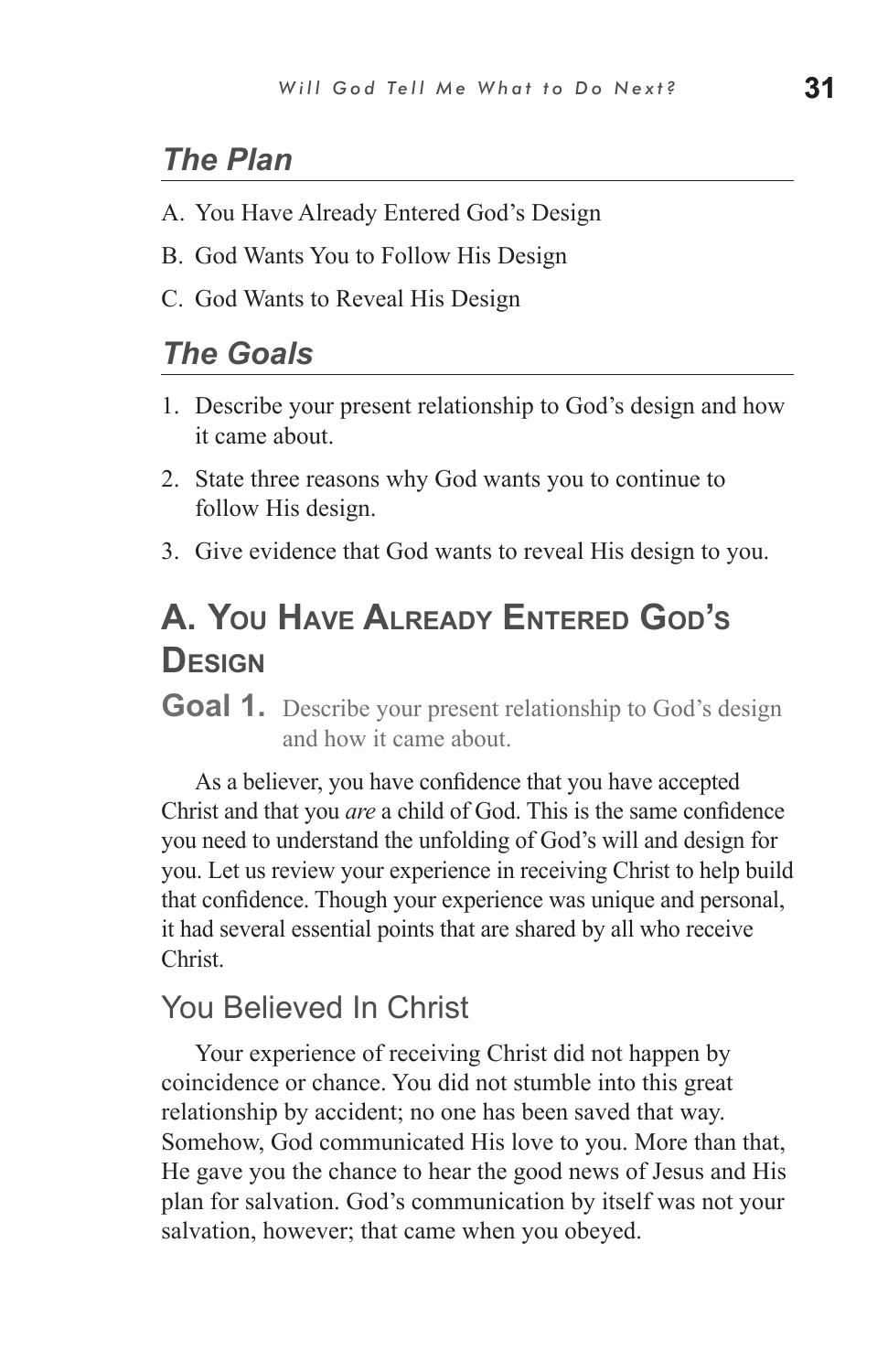What did you obey? You obeyed the divine command to believe or have faith completely in Christ and not any human effort for your salvation. There is one common element in the directions the Scriptures give for salvation—*belief* (faith). The obedience, then, that is always demanded is this: *we must believe.*

Notice, for example, how Paul and Silas replied to the Philippian jailer's question: "'What must I do to be saved?'" (Acts 16:30). Their answer was the simplest possible instruction for salvation: "'Believe in the Lord Jesus, and you will be saved'" (Acts 16:31). The jailer had to *obey the instruction* to believe in Christ.

In the same way it was in response to your obedience that Christ came into your heart.

### *Application*

**1** Read the Scriptures given in the references below. Circle the letter in front of each one that tells of someone who responded in obedience by believing in Christ.

- **a)** Mark 15:13
- **b)** Luke 1:45
- **c)** John 17:8
- **d)** Acts 18:8

**2** In what way is it true that salvation is the result of obedience?

 $\rightarrow$  and the set  $\rightarrow$ 

#### You Obeyed the Word

In becoming a Christian you were obedient to God's Word, the Bible. It is from the Bible that we learn of the person of God, His holiness, and of His Son, Jesus Christ. It is the Bible that tells us Christ came into the world, that He died and arose, and that He will forgive sin. In other words, when you received Christ you were obedient to God's will as revealed in the Bible. You learned enough of God's will to obey and become a child of God.

. . . . . . . . . . . . . . . . . . . . . . . . . . . . . . . . . . . . . . . . . . . . . . . . . . .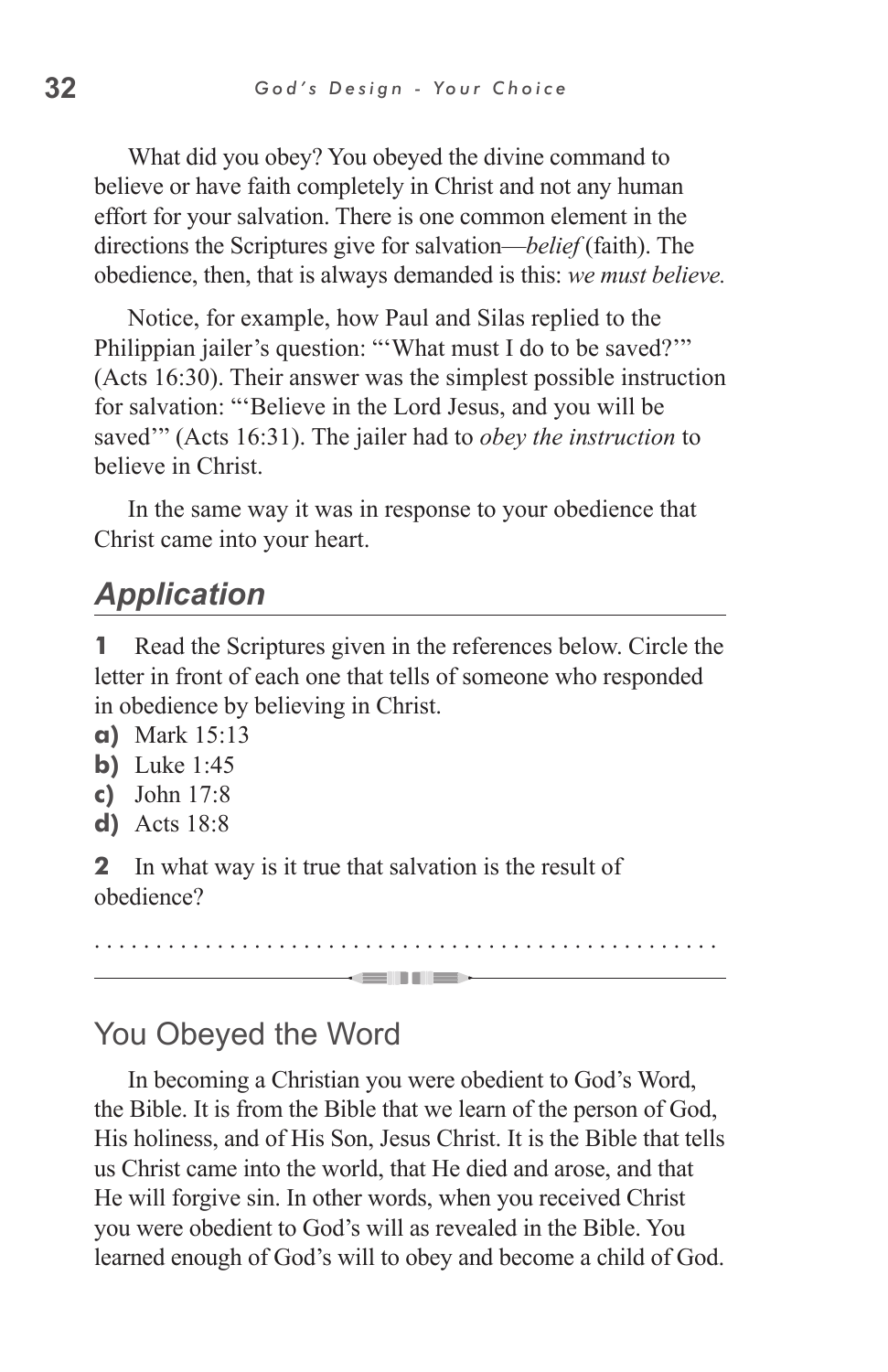# You Obeyed the Spirit

At the same time you were confronted with the facts God's Word teaches, you no doubt experienced an inner *conviction*. You did not just learn about the fact of the resurrection of Christ, for example. You were actually convinced that Christ did rise and is alive. This conviction came from the Holy Spirit's work of leading you into the truth. You obeyed Him by responding to His conviction.

You obeyed both the Word and the Spirit. The result is that you are a child of God. God's design for you is not beginning in the future. God had a design for your life before you were born and it began in you when He made you His child. He was able to communicate His plan to you even while you were separated from Him. As His child, you can be sure He will continue to speak to you.

### *Application*

**3** In your notebook, explain your present relationship to God's design and how you came into it. Use two or three sentences to do this.

= III =

# **B. God Wants You To Follow His Design**

**Goal 2.** State three reasons why God wants you to continue to follow His design.

As His children, God desires us to obey Him. This is the way we follow His design. Many times throughout Scripture this demand is made (see for example Deuteronomy 27:10, 1 Samuel 12:14, and Matthew 19:17). The major idea of Psalm 119 is the close relationship between love for and obedience to the law and Word of God (see for example vs. 47, 97, and 167). In addition, Christ considers obedience to be the most important expression of love we can make (John 14:15).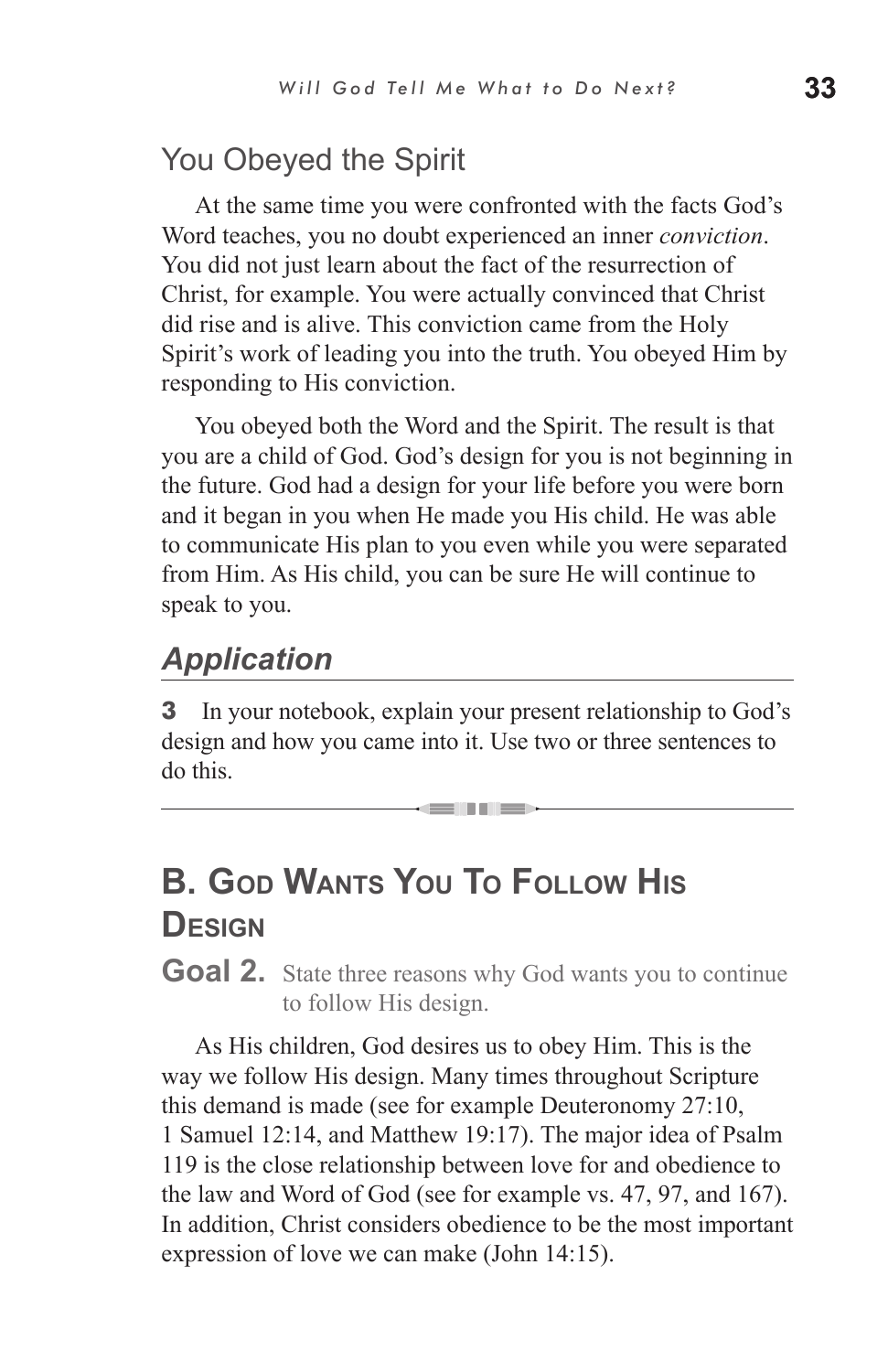#### Your Obedience Brings Blessing

One of the greatest reasons why God wants us to obey Him is because it brings His blessing on our lives.

The people of Israel had suffered much hardship while they were slaves in Egypt, but God had brought them out. They were going to be in the wilderness for a whole generation.

# *Application*

**4** Read in Exodus 15:26 the startling promise God made to His people. Then answer the following questions in your notebook.

**a)** What did God tell the people to do?

**b)** What would happen if they did what God told them to do? <u>e in die</u>

Psalm 1 tells us about the man who finds joy in obeying the law of the Lord (v. 2). This person receives many blessings, and his life is like a fruitful tree whose leaves do not wither.

Other Scriptures also describe the blessings that come when we obey God's will. In the "Sermon on the Mount" (Matthew 5–7), Christ promises happiness to those whose character is like His—pure in heart, merciful, and peacemaking. In Romans 2:7 we read that those who continue to do what is right will receive eternal life.

#### Your Obedience Builds God's Kingdom

The growth of the kingdom of God often depends on our obedience. Consider the words of the prayer that Jesus taught His disciples to pray to God: "'Your kingdom come, your will be done on earth as it is in heaven" (Matthew 6:10). Our obedience is essential to God's kingdom. His kingdom is built on earth as we are obedient to His will.

In the Bible we read of times when God's plan was followed and His kingdom was built. We also read of other times when disobedience by the children of God seemed to thwart His plan.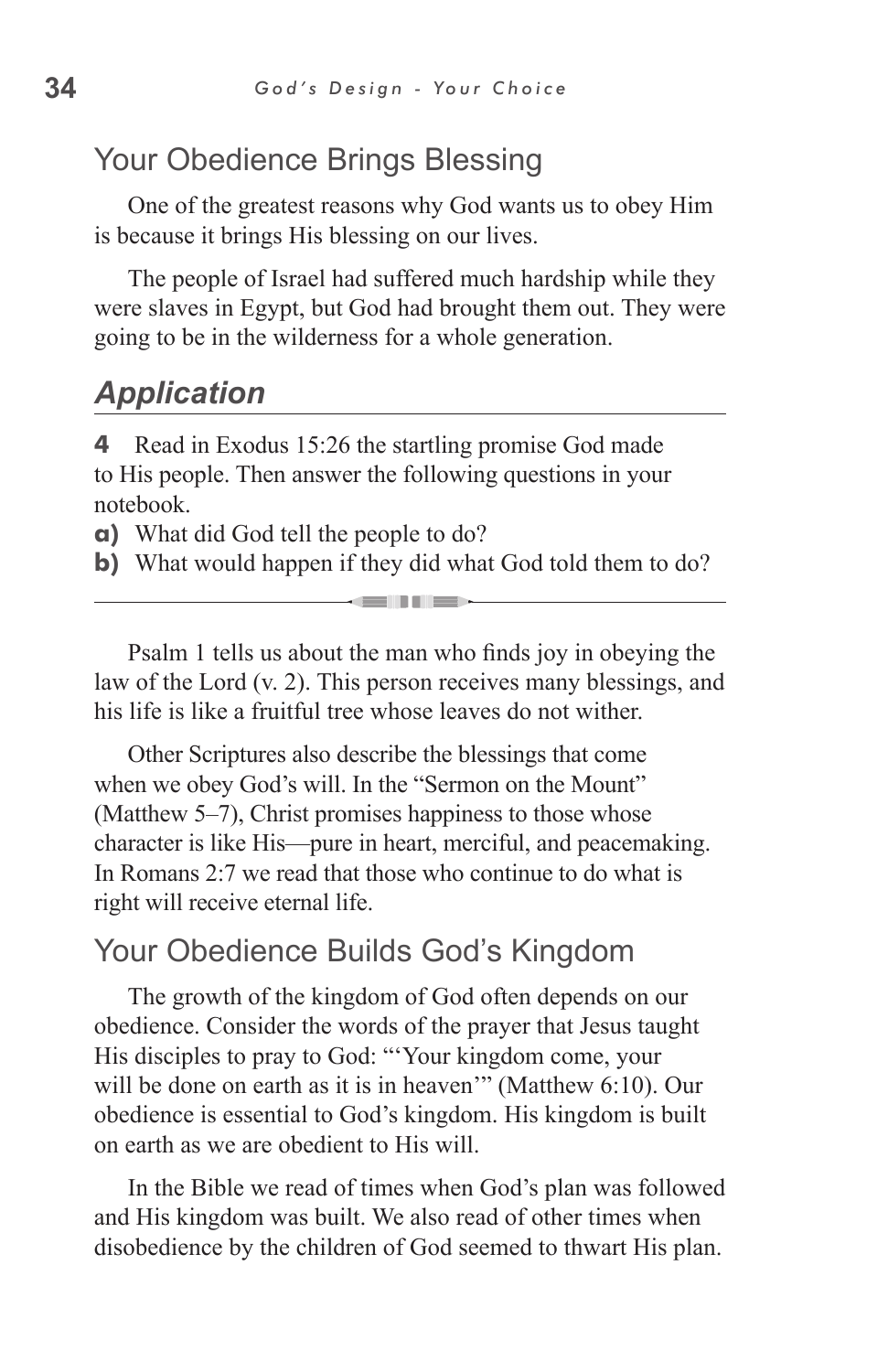In the Garden of Eden, for example, Adam ate the fruit of the tree of the knowledge of good and evil (Genesis 3:6). Was God's creation blessed or cursed by Adam's action? Before Adam ate, peace was everywhere. There is no record of even animals killing each other. There were no thorns. Adam had the opportunity of filling a peaceful earth with his offspring. But look at what happened when he disobeyed.

The image of God in Adam was dulled. He began to accuse his wife and hide from God. Then the earth, God's creation, was cursed. All of the earthly creation shared in this—the ground, the animals, and humans. Disobedience affected the kingdom God had created (Genesis 3:8–19).

Just as Adam's disobedience so drastically affected the kingdom in a negative way, the perfect obedience of Christ affected the kingdom in a positive way. In fact the whole earthly kingdom was affected by both Adam and Christ. Their acts had the most extreme results of all. In Adam the whole creation was cursed; in Christ the whole creation was redeemed.

### *Application*

**5** Read Romans 5:15–21. Write each result listed under the name of the person whose act brought it about.

- **a)** Pardon came to all.
- **b)** Death began to rule.
- **c)** Mankind was set free.
- **d)** Life was given.
- **e)** Condemnation came upon all.
- **1)** Christ's obedience **2)** Adam's disobedience

. . . . . . . . . . . . . . . . . . . . . . . . . . . . . . . . . . . . . . . . . . . . . . . . . . . . . . . . . . . . . . . . . . . . . . . . . . . . . . . . . . . . . . . . . . . . . . . . . . . . . . . . . . . . . . . . . . . . . . . . . . . . . .-amil III -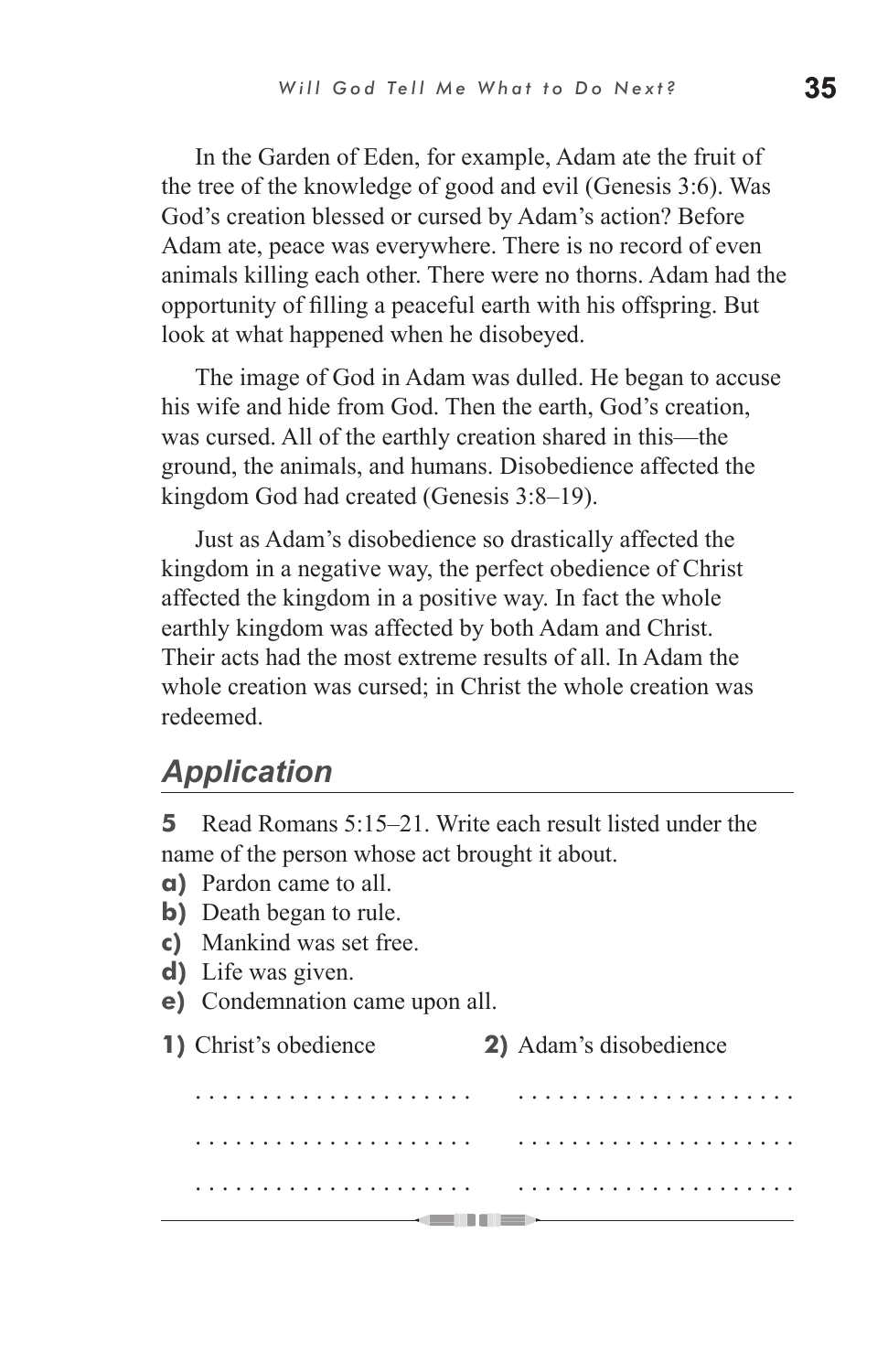Other people also affected God's kingdom. Abraham, Moses, Joshua, David, and Elijah all had a great impact on God's kingdom through their obedience.

#### Your Obedience Pleases God

God desires His children to obey for their blessing and for the welfare of His kingdom. Also, in a more intimate way, He gets pleasure from their obedience.

Christ did not seek to do His own will, but the will of the Father. He testified that He did only those things that pleased the Father (John 8:29). His obedience showed the fullness of the Father-Son relationship.

What pleasure the Father must have had as He saw His only Son so perfectly obedient! Notice in Matthew 3:17 and 17:5 how He responded to His Son's life of obedience. He actually spoke out of heaven and said that He was pleased. You also, as His son, can bring Him pleasure through your obedience.

# *Application*

**6** In your notebook, state three reasons why God wants you to continue to follow (be obedient to) His design.

<u>seinnigar </u>

# **C. God Wants To Reveal His Design**

**Goal 3.** Give evidence that God wants to reveal His design to you.

If God is able to tell us His will *before* we are His children, and if He is pleased with obedience *in* His children, will He not also tell us His will so that we can obey it?

Some approach God as though they must *convince* Him to reveal His will. They labor in prayer and even find it impossible to act as they try to "find the will of God." Is this really the picture the Bible shows us?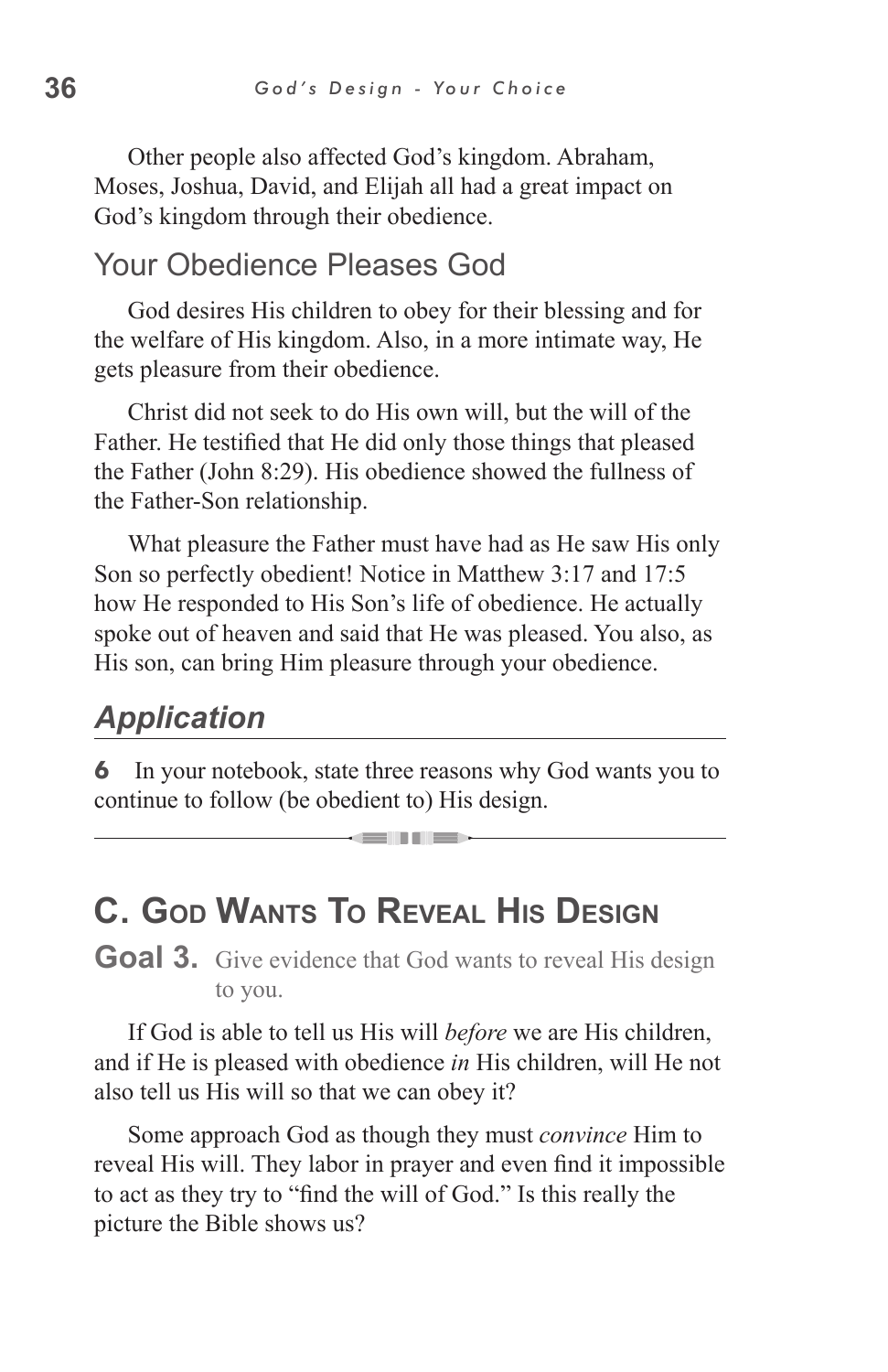Think of the parables Christ taught about man's responsibility, such as the ones recorded in Matthew 25:14–30 and Luke 12:42–48. In no case did He teach as though people would have a problem knowing *what* God wanted them to do. God wants to reveal His plan! But what facts show us that God wants to do this?

### He Has Promised to Lead You

We know God wants to reveal His plan because He has promised to lead us. He would not leave us without guidance.

When Christ was on earth the disciples had no problem learning His will; He simply told them what it was. He sent them to witness when and where He wanted them to go. When He fed the five thousand with five loaves and two fish, He told them how to serve the people (Luke 9:14).

Not only did they learn from what Christ said, but they also learned from His example. No doubt they were part of His ministry wherever He went. That is how they learned His will.

But Christ knew He would not always be with them in the same way. How would they know what to do when He went back to heaven? Would they become confused? How would He tell them His will?

John 14–16 records what Christ shared with His disciples to prepare them for the time when He would no longer be present. He told them what He would be doing (preparing a place for them). And He told them that they should not sorrow at His going. In fact, His return to heaven would be an advantage for them. It was only in His going away that the Holy Spirit, the key to understanding the will of God, would come (John 16:7).

In just these three chapters are recorded many assurances that Christ gave His followers that they would not be left alone. In the next exercise you will look at some of these.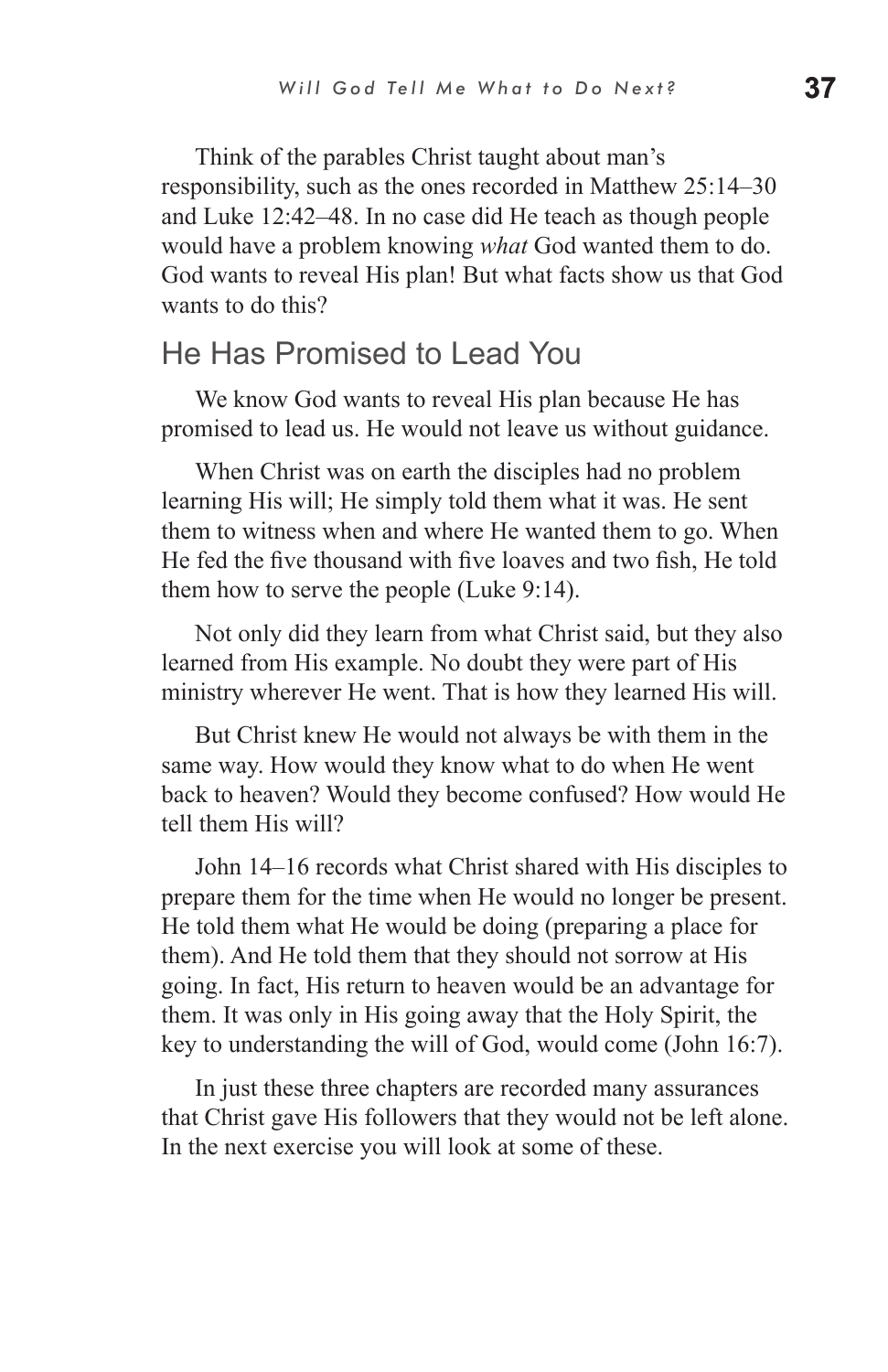# *Application*

**7** Jesus described the work and character of the Holy Spirit in the Scriptures given in the references below. Match each description (left side) to the reference of the Scripture in which it is found (right side).

| $\ldots$ <b>a</b> ) He will teach them.                                  | 1) John 14:16                  |
|--------------------------------------------------------------------------|--------------------------------|
| $\ldots$ b) He will give Christ glory.                                   | 2) John 14:17                  |
| $\ldots$ c) He will stay with them forever.                              | 3) John 14:26<br>4) John 16:13 |
| $\ldots$ d) He will cause them to remember all<br>that Christ told them. | 5) John 16:14                  |
| $\ldots$ e) He will tell them of things to come.                         |                                |
| $\ldots$ f) He will take what Christ says and tell it<br>to them.        |                                |
| $\ldots$ g) He remains in them.                                          |                                |
|                                                                          |                                |

### He Made Provision to Lead You

What provision, then, has God made to lead you? Were the promises we studied just for the future, or have they already been fulfilled?

In Acts 2 we read that the Holy Spirit was given as Christ had promised. Christ *did* go back to heaven; He *did* ask the Father to give the Holy Spirit; the church *did* receive what had been promised.

But the book of Acts records not only the fulfillment of Christ's promise to give the Spirit to His followers, but also records that this provision for their leadership was sufficient. In fact they were able to do more for God after the Holy Spirit came than they had been able to do when Christ was on earth. His going away brought them an advantage, just as He had promised.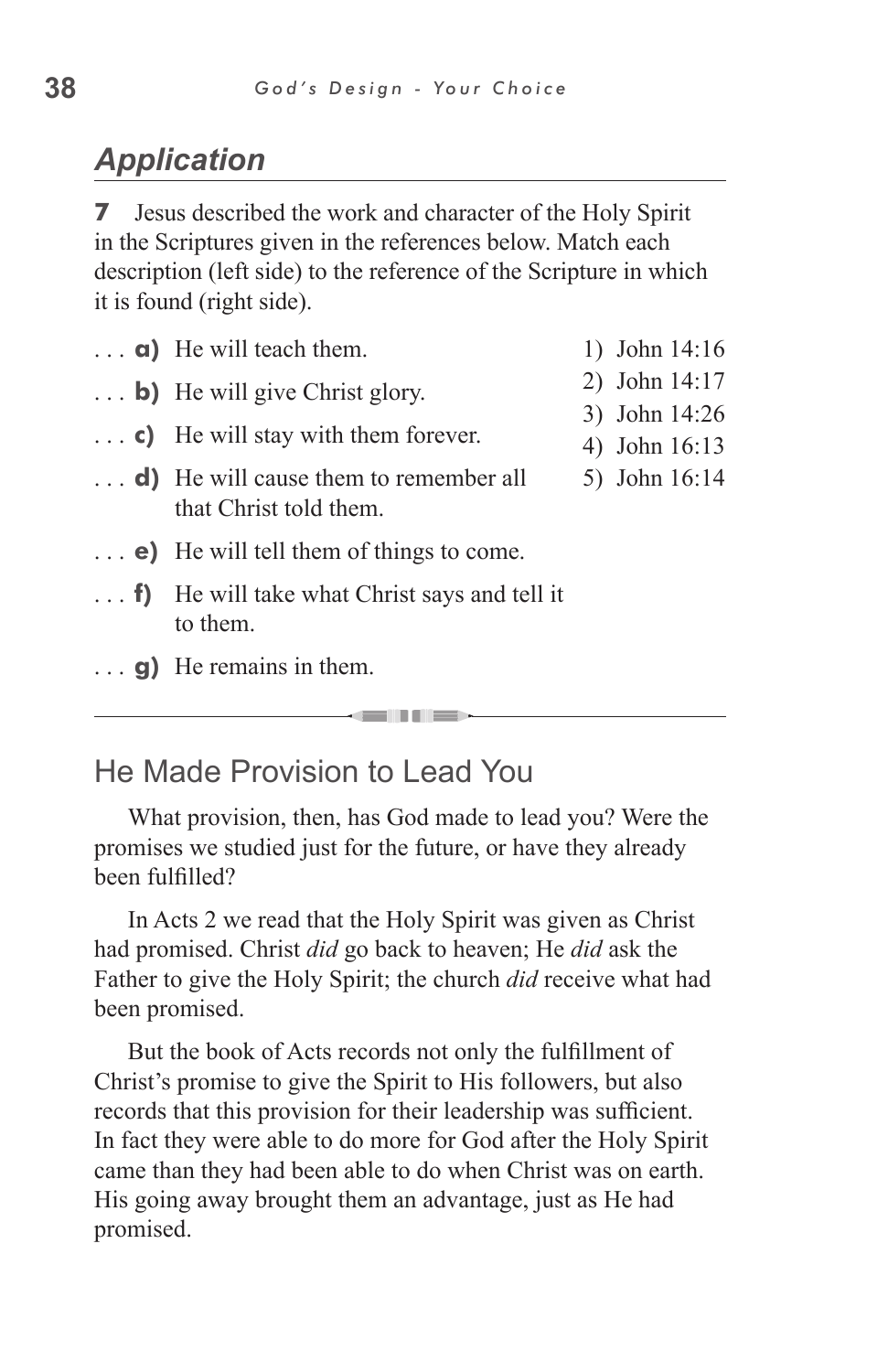So the Bible tells us that the Holy Spirit was Christ's provision for leading us into the knowledge of God's will. But more than that, the Bible also gives us specific examples of how the Holy Spirit works and instructions on how we can cooperate with His work.

#### *The Spirit Prays*

No doubt in asking *Will God tell me what to do next*?, you have faced this problem: *How and for what should I pray*? God has made a provision for this problem: the Holy Spirit can even pray through you, and will do so in the *perfect* will of the Father. Your prayer *can* be the perfect expression of the desire of the Father (Romans 8:26–27).

#### *Application*

**8** Read Romans 8:26–27. According to those verses, our prayers can be the perfect expression of God's desire because

- **a)** the Spirit tells us what to say.
- **b**) the Spirit himself prays through us.
- **c)** we know what we should say.

#### *The Spirit Gives Gifts*

Another way the Holy Spirit gives us knowledge of God's will is through His gifts. These are described in 1 Corinthians 12 and 14. In exalting Jesus Christ the gifts build up the church and the individual. Through the word of wisdom or word of knowledge we receive specific insight into the person and mind of God. This insight goes beyond what we can learn through our natural intelligence.

#### *The Spirit Indwells*

In a real way the Holy Spirit dwells in you as a child of God. You are a channel through which He speaks.

Christ was led by the Spirit into the wilderness (Matthew 4:1). Philip was led by the Spirit to witness to an Ethiopian official (Acts 8:29). Paul wanted to go to Asia but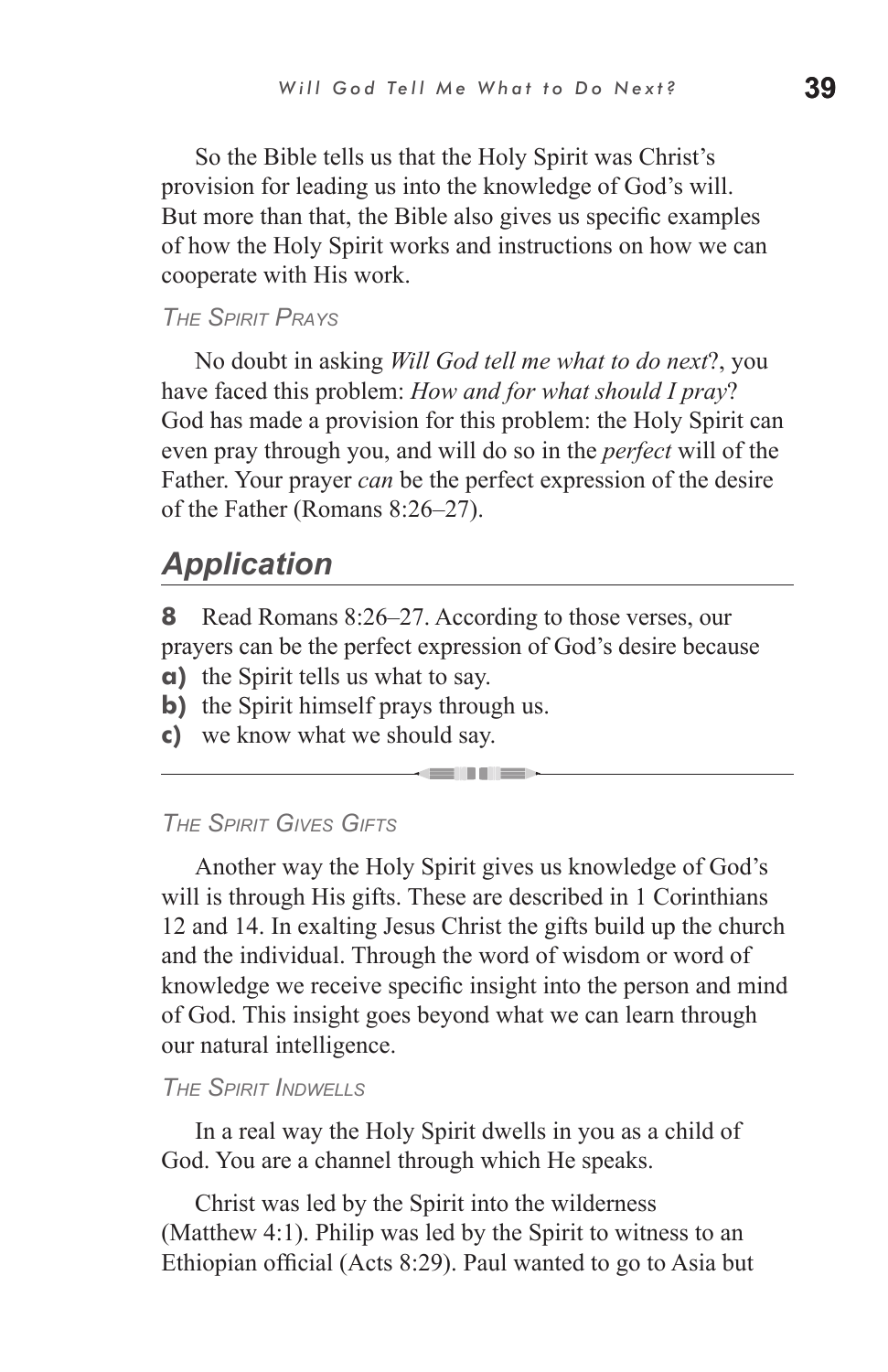was led by the Spirit into Europe (Acts 16:6–10). In the same way the Holy Spirit who dwells in you is the provision of God to lead you into His will.

#### *The Spirit Gave the Word*

There is one more specific way that God has provided for the Holy Spirit to lead us. This is in giving us His Word, the Bible. In another lesson we will learn *how* God uses the Word to speak to us. Now it is important, though, for you to understand that God's Word is the product of the Spirit (2 Peter 1:21). It is the channel through which the Holy Spirit speaks now. It is the one by which we judge all other messages.

### *Application*

**9** Suppose a friend were to ask you this question: *How do I know that God wants to reveal His design to me*? First review this section. Then write a reply in your notebook following these suggestions: a) describe the promise Christ gave concerning how we would be guided into the knowledge of His will; b) state how Christ's promise was fulfilled; and c) name four ways through which the Holy Spirit makes God's design known to us.

<u>e Tribut</u>

You are a child of God. Will He tell you what to do next? Yes! You can be sure that God is able to speak, that He wants you to know His will, and that He has already made provision to speak to you.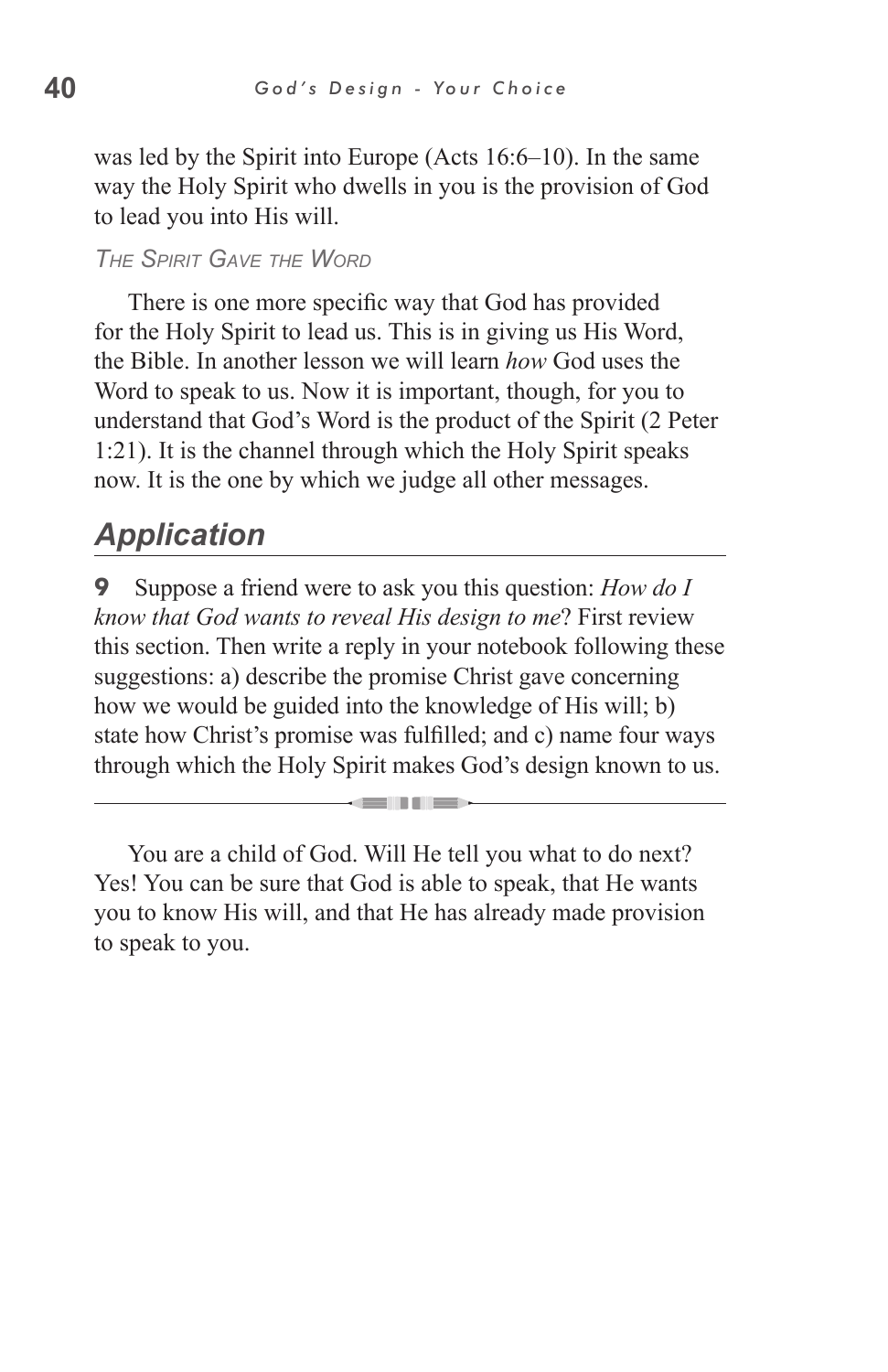#### *Check Your Answers*

- **5** Under **1)** *Christ's obedience* you should have listed these:
	- **a)** Pardon came to all.
	- **c)** Mankind was set free.
	- **d)** Life was given.

Under **2)** *Adam's disobedience* you should have listed these:

- **b)** Death began to rule.
- **e)** Condemnation came upon all.
- **1 c)** John 17:8 **d)** Acts 18:8
- **6** God wants you to continue following His design because your obedience brings you blessing, builds His kingdom, and gives Him pleasure.
- **2** Because salvation comes when a person obeys the instruction to believe in Christ (Your answer should be similar.)
- **7 a)** 3) John 14:26
	- **b)** 5) John 16:14
	- **c)** 1) John 14:16
	- **d)** 3) John 14:26
	- **e)** 4) John 16:13
	- **f)** 5) John 16:14
	- **g)** 2) John 14:17
- **3** Your answer. If you are a believer in Christ you have already entered into God's design for you through obedience. You obeyed God by believing in Christ and by believing in the testimony of His Word and His Spirit.
- **8 b)** the Spirit himself prays through us.
- **4 a)** He told them to obey all of His commands.
	- **b)** He said they would not suffer from any of the diseases that came upon the Egyptians. (Your answer should be similar.)